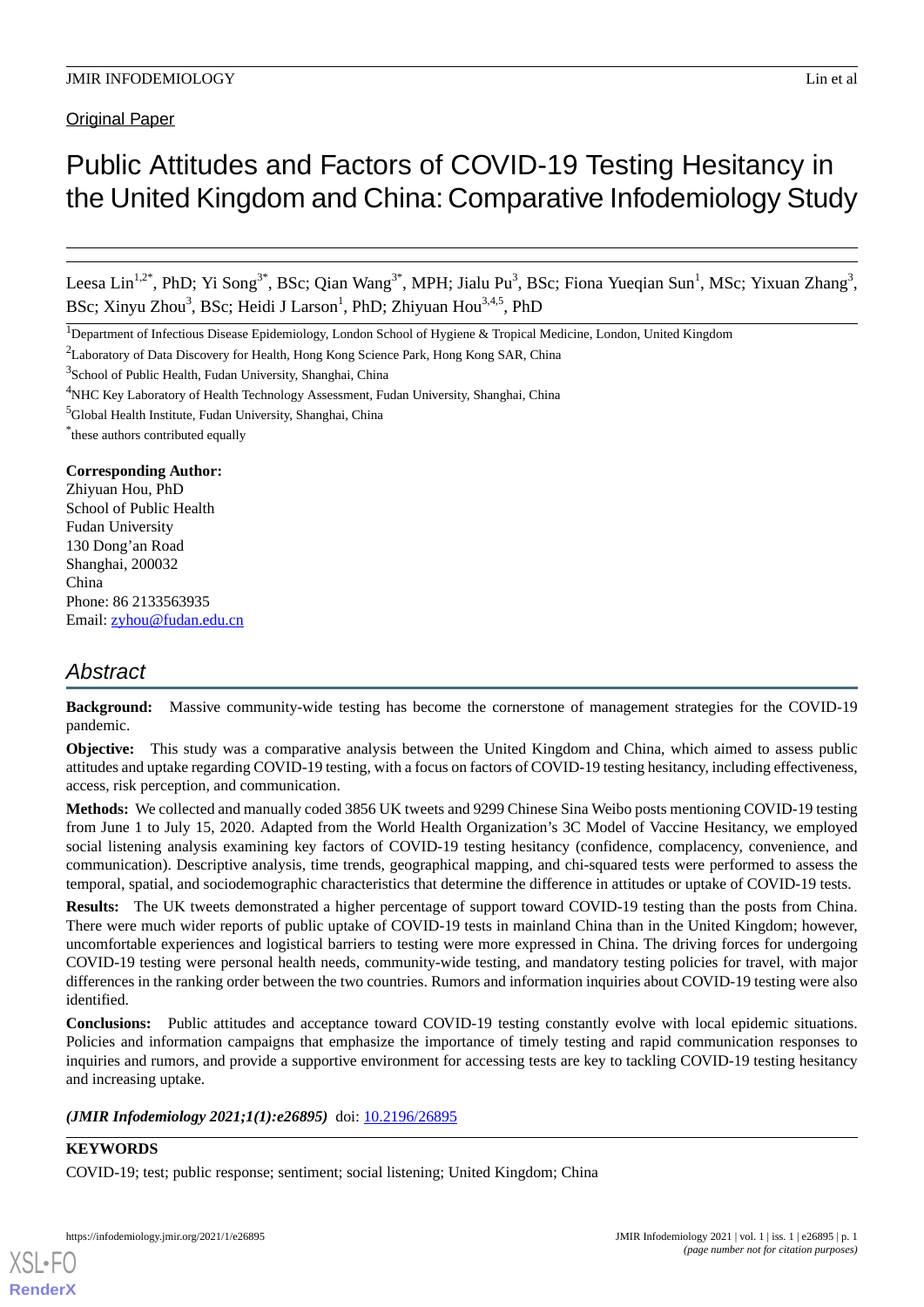## *Introduction*

As the number of COVID-19 cases accelerated globally in early 2020, many public health experts advocated for widespread rapid testing that could complement other containment strategies, such as hand washing, contact tracing, and quarantine, and that should be viewed as important as face covering, social distancing, and vaccines [[1,](#page-11-0)[2](#page-11-1)]. There are two widely accepted types of tests as follows: (1) a nucleic acid test, which is a polymerase chain reaction test that detects RNA (or genetic material) specific to the virus, and (2) an antigen test, which is a rapid turnaround virus test from a lateral flow device that can process COVID-19 samples on site without the need for laboratory equipment. Community-wide COVID-19 testing helped public health investigators understand the prevalence, contagiousness, and mortality of the disease [\[3](#page-11-2)], and has made it possible for communities to exit lockdowns and rapidly control potential resurgences while awaiting a safe vaccine. China, Singapore, Germany, and South Korea have been among the most early and aggressive countries in utilizing widespread frequent rapid tests (offered freely to residents) as a central pillar of their multipronged epidemic control strategies. In China, mass testing has been employed as a standard procedure in places where new outbreaks of COVID-19 surged [\[4\]](#page-12-0). During the resurgence in Beijing in June 2020, 3.56 million individuals at risk were tracked and tested [\[5](#page-12-1)], and the outbreak was quickly brought under control. In contrast, countries, such as the United Kingdom and Japan, had delays in rolling out mass testing [[6\]](#page-12-2), and asymptomatic individuals and high-risk populations (ie, health care workers) were not able to access testing in the pandemic's early stage due to limited capacity [[7\]](#page-12-3). Two and a half months after nationwide lockdown, on May 28, 2020, the United Kingdom eventually launched the National Health System (NHS) Test and Trace program, a "world-beating system" that the Prime Minister had pledged to deliver as a central part of the government's COVID-19 recovery strategy. By July, people with COVID-19 symptoms could receive a test from the NHS without charge, and those engaged in high-risk jobs were promised regular testing by the UK government [[8](#page-12-4),[9\]](#page-12-5). However, since it was introduced, the program has been repeatedly criticized for not meeting expectations. As the pandemic response progresses, the challenge of conducting COVID-19 mass testing will transition from inadequate testing capacity to inadequate uptake [\[10\]](#page-12-6) due to pandemic fatigue, test anxiety, stigmatization, rumors, misinformation, fear of isolation and quarantine, and other disincentives.

Infodemiology, first introduced by Dr Gunther Eysenbach in early 2000 as the epidemiology of (mis)information [[11\]](#page-12-7), is an emerging field of research on the distribution and determinants of user-contributed health information and misinformation across the internet or in a population, with the ultimate aim of improving public health and public policy [\[12](#page-12-8)]. The COVID-19 pandemic created a paradigm shift in communication and infodemiology, as widespread negative health and socioeconomical impacts were observed to be caused by two concurrent pandemics (the novel coronavirus and misinformation). Social listening in the context of public health has been found to be an effective tool that offers real-time big

data on public sentiment and opinions for informing and assessing governments' risk communication strategies and public reactions, especially during acute epidemic outbreaks, such as the 2009/2010 H1N1 [[13\]](#page-12-9), 2013/2014 Middle East respiratory syndrome (MERS) [\[14](#page-12-10)], and 2014 Ebola [\[13](#page-12-9)] epidemics. Unlike traditional research methods (eg, surveys or in-depth interviews), where opinion gathering is limited to interactions between researchers and participants, social listening allows for a rapid and thorough scanning of a multilevel dynamic information environment for digital opinions derived from public contributions, interactions, and interinfluences without researcher involvement. Social listening investigates public understanding and experiences of an event (ie, risks and countermeasures), which, as depicted in Stuart Hall's audience reception theory [\[15](#page-12-11)], are shaped by their individual sociocultural backgrounds and life experiences.

At-risk individuals refusing or avoiding testing could undermine a community's epidemic control and reopening strategies. Public health experts and decision makers must monitor public sentiment and acceptance toward testing and understand the root causes of testing hesitancy. To date, research has mainly focused on COVID-19 vaccines [\[16](#page-12-12)] and other nonpharmaceutical measures, such as lockdowns, social distancing, and mask wearing [\[17](#page-12-13)-[20\]](#page-12-14), leaving COVID-19 testing hesitancy and avoidance underinvestigated. The United Kingdom and China have highly active microblog users and have experienced initial COVID-19 outbreaks, lockdowns, and resurgence, yet mass testing was introduced in these two countries at different stages of response. As such, this infodemiology study aimed to assess public attitudes and uptakes of COVID-19 testing in the United Kingdom and China, with a focus on the factors of testing hesitancy, including effectiveness, access, risk perception, and communication.

## *Methods*

## **Data Collection**

We collected microblog posts from popular social media platforms in the United Kingdom and China. We assessed Twitter tweets (the United Kingdom) and Sina Weibo posts (mainland China) mentioning COVID-19 testing from June 1 to July 15, 2020, after the launch of the NHS Test and Trace system in the United Kingdom and the mass testing campaign in Beijing, China, during COVID-19's resurgence and before another resurgence in Xinjiang Autonomous Region, China. We used the Meltwater platform [[21\]](#page-12-15) to collect Twitter tweets and Weibo posts. The keywords used for collecting tweets or Weibo posts were "covid test," "covid19 test," "covid-19 test," "coronavirus test," "test for covid," and "test for coronavirus" ("核酸检测" in Chinese). Overall, 59,919 tweets from the United Kingdom (including 11,249 tweets from London) and 313,092 Weibo posts from China (including 82,743 Weibo posts from Beijing) were collected with the location and time they were sent. Weibo posts were downloaded daily so as to minimize possible bias resulting from posts being removed by authorities. We also downloaded the account profile of each Weibo post, from which we extracted gender, age, and education for analysis. Only human-contributed opinions/conversations on Twitter and

```
XSI - F(RenderX
```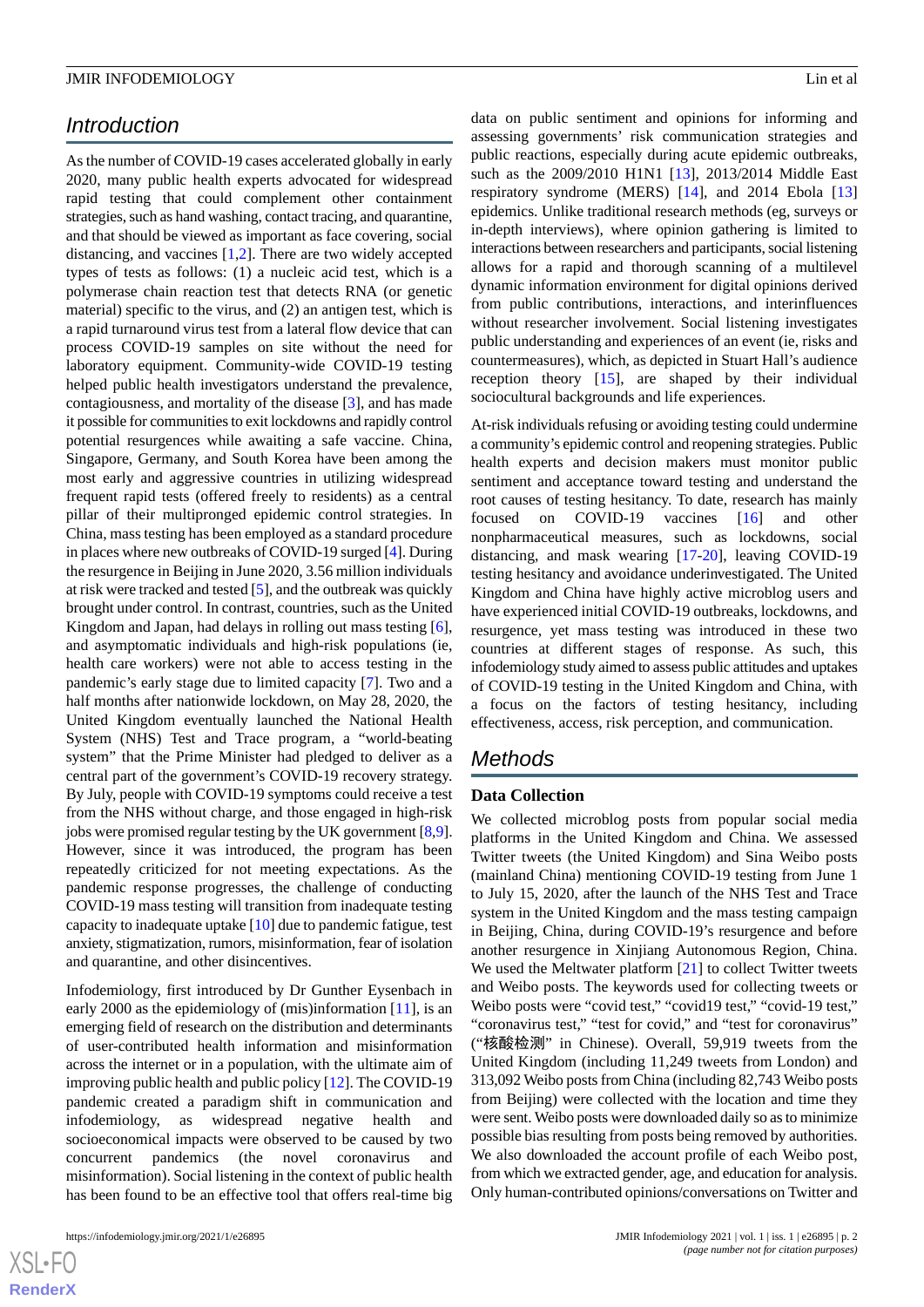Weibo were included for analysis. Tweets or Weibo posts from news and organizational accounts, and tweets/posts generated by bots were identified by keyword matching, and then examined and removed by researchers. Duplicate tweets/posts, tweets/posts with identical text but from different accounts, retweets, and quotes without comments were removed. After removing posts that did not meet the inclusion criteria, we randomly sampled 10% of the tweets and posts by day for coding. In total, 3856 tweets from the United Kingdom, including 794 tweets from London, and 9299 Weibo posts from mainland China, including 3155 posts from Beijing, were included for formal analysis. [Multimedia Appendix 1](#page-11-3) shows the workflow of the inclusion and exclusion processes of the tweets and Weibo posts.

Analyses of accounts of social media users ([Multimedia](#page-11-4) [Appendix 2](#page-11-4)) suggested that our data of social media posts were well-representative of the entire social media user base. We found that 92.8% (3581/3856) of tweets in the United Kingdom and 97.5% (9067/9299) of Weibo posts in China were single posts sent by unique users.

To assess data representativeness, we compared Weibo users' demographic data in our study with the "Weibo 2020 User Development Report" [[22\]](#page-12-16). This report showed that active female users accounted for 54.6% of the user base and that the user base is skewed toward young users; 78% of Weibo users are under 30 years old. Not all Weibo users' profiles were available, and in our data set with users' profiles, 67.6% (5940/8784) of users were female and 70.6% (2705/3830) were under 30 years old. Our results showed that our demographic profiles were comparable to the overall user base profile reported by Weibo.

## **Data Analysis**

This study employed content analysis of social media data in relation to COVID-19 testing [[23](#page-12-17)[-25](#page-12-18)], complemented by contextual epidemic data. COVID-19 epidemic data from the United Kingdom and mainland China were derived for trend analysis [\[26](#page-12-19),[27\]](#page-12-20). We plotted the trends of daily new COVID-19 case numbers in the United Kingdom and China to describe the epidemic context where mass testing programs were introduced.

We identified and classified social media posts that expressed personal opinions/discussions on COVID-19 testing. Public attitudes toward COVID-19 testing were manually screened and coded based on the three different positions one might take as follows: dominant (understanding and accepting the objectives of the test), negotiated (reacting with a mixture of acceptance and rejection), and oppositional (opposite to the dominant position and completely rejecting the test) [\[15](#page-12-11)]. To investigate the determinants of public attitudes toward COVID-19 testing, we employed a deductive approach with a coding framework that was adapted from the World Health

Organization's "3Cs" model of hesitancy toward vaccination [[28\]](#page-12-21), and this "3Cs" model was also applied for other public health behaviors, such as COVID-19 testing. The coding framework, presented in [Multimedia Appendix 3](#page-11-5), covers major factors of COVID-19 testing hesitancy, including *confidence* (degree of trust in the effectiveness and safety of the test), *complacency* (perceptions of personal risk associated with the disease and test), and *convenience* (influencers of the decision to get the test, eg, availability, affordability, and geographical accessibility), as well as *communication* (information inquiries and rumors about COVID-19 testing) [[29\]](#page-13-0).

In execution, we first developed a codebook with code definitions. Then, two researchers (YS and QW) coded a subsample of 500 posts independently, and when appropriate, refined the codebook. When necessary, SentiWordNet [\[30](#page-13-1)] was referenced. Using the final codebook, another subsample of 200 posts was independently coded to check the intercoder reliability. Cohen κ [\[31](#page-13-2)] was used to measure intercoder reliability, which reached  $\kappa$ =0.825 after the final revision. Lastly, during the formal coding phase, four coders were trained and divided into two pairs of coders (YS and JP, and QW and YZ). Each pair independently coded a subset of tweets/posts, with a third coder (QW or YS) checking and resolving any disagreements.

A descriptive analysis was performed to show the percentage of topics for both Twitter and Weibo data. The time trends were plotted for percentages of tweets or Weibo posts with various attitudes toward general COVID-19 tests by week. Geographical distributions of post numbers and percentages of oppositional attitudes across the United Kingdom and mainland China were plotted by regions or provinces. The chi-square test was used to determine differences in attitudes or behaviors toward COVID-19 by gender, age, and education.

# *Results*

## **Epidemic Context: Daily New COVID-19 Case Numbers in the United Kingdom and China**

From June 1 to July 15, 2020, daily new COVID-19 confirmed cases demonstrated a decreasing trend in the United Kingdom, stabilizing at around 50 in London ([Figure 1\)](#page-3-0). With the decrease in new cases, the COVID-19 Alert Level in the United Kingdom was downgraded from level 4 to level 3 on June 19, representing that the COVID-19 epidemic was in general circulation with a demonstrable reduction in the number of cases and deaths [[32\]](#page-13-3). On June 29, Leicester became the first city in the United Kingdom to undergo a local lockdown after a resurgence of cases. Concurrently, daily new cases in China fluctuated under 60, with the majority being in Beijing. There were no more local confirmed cases in Beijing after July 6.

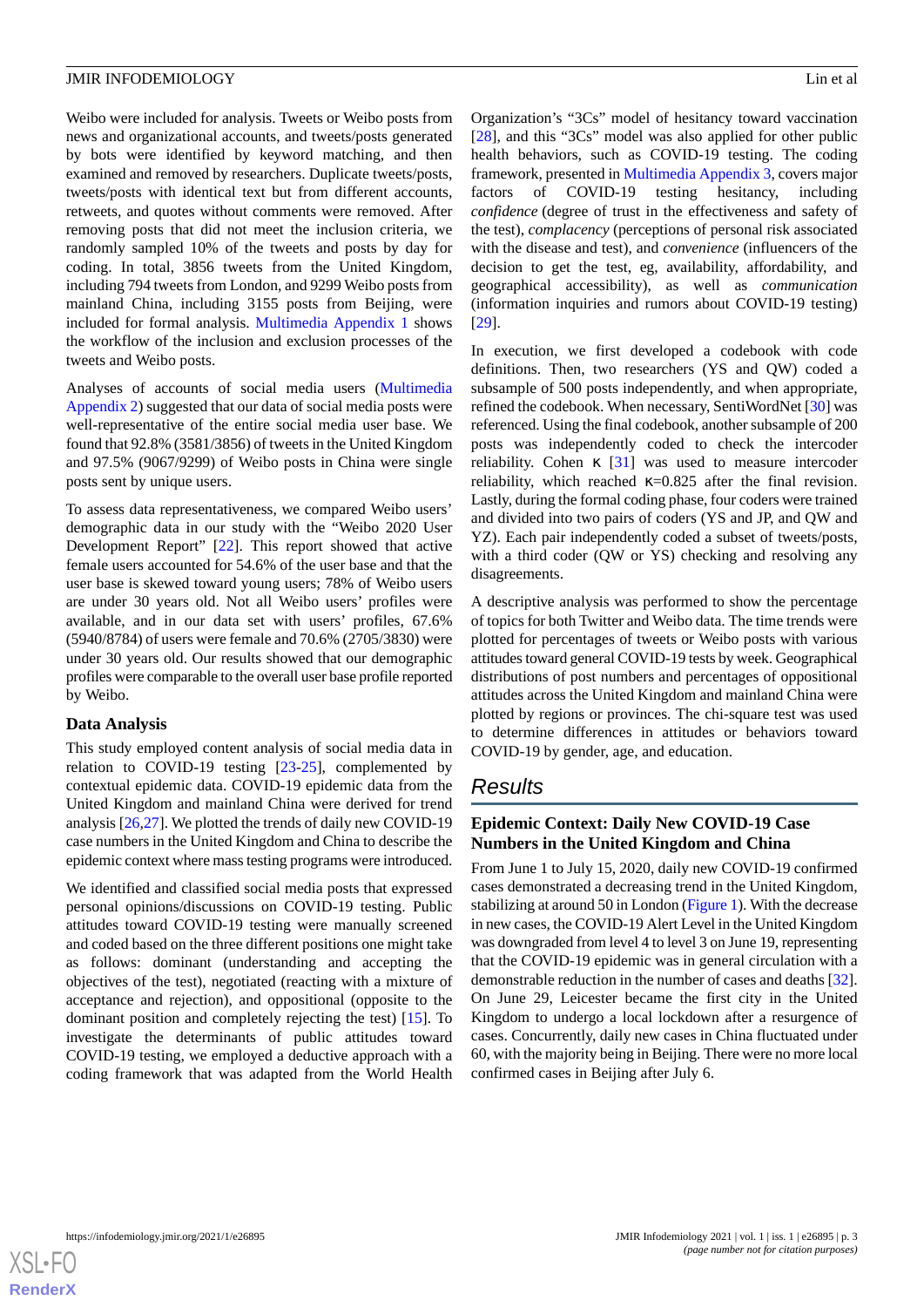<span id="page-3-0"></span>**Figure 1.** Numbers of daily new COVID-19 cases in the United Kingdom (UK), London, mainland China, and Beijing from June 1 to July 15, 2020 [\[26,](#page-12-19)[27](#page-12-20)].



## **Social Listening: Public Attitudes Toward COVID-19 Testing**

## *Overall Analysis*

In the United Kingdom, 64.6% (2390/3700) of tweets across the country and 69.2% (520/751) from London showed dominant views on individual COVID-19 tests in general. Moreover, 30.7% (1136/3700) of tweets from the United Kingdom and 22.6% (170/751) from London showed negotiated views on individual tests, while 4.7% (174/3700) across the country and 8.1% (61/751) from London opposed it [\(Figure 2](#page-4-0)). In China, about 30% of posts (country wide: 2649/8879, 29.8%; Beijing: 848/2991, 28.3%) showed dominant views on COVID-19 tests in general. Moreover, over 60% of posts (country wide: 5454/8879, 61.4%; Beijing: 1839/2991, 61.5%) showed negotiated views, and 10% or less (country wide: 776/8879, 8.7%; Beijing: 304/2991, 10.2%) opposed it. For example,

[XSL](http://www.w3.org/Style/XSL)•FO **[RenderX](http://www.renderx.com/)**

tweets/posts with dominant views on individual COVID-19 tests included "*need larger testing capacity and faster results*," negotiated tweets/posts included "*does one need to have a covid-19 test before travelling to the US*," and oppositional tweets/posts included "*30% of negative coronavirus tests are wrong.*" Individuals in the United Kingdom (23/2075, 1.1%) and London (6/530, 1.1%) showed less opposition to government-led community-wide mass COVID-19 testing than did those in mainland China (76/1594, 4.8%) and Beijing (58/661, 8.8%). For example, tweets/posts with dominant views on community-wide mass COVID-19 testing included "*support NHS and care workers routine weekly COVID-19 tests*" and oppositional tweets/posts included "*why would people with no symptoms take a test that tells them they're sick*." A total of 2487 tweets from the United Kingdom expressed discontent with governmental COVID-19 testing practices, including taxing tests, voting against routine testing for front-line workers, publishing wrong or untimely data, and other complaints. In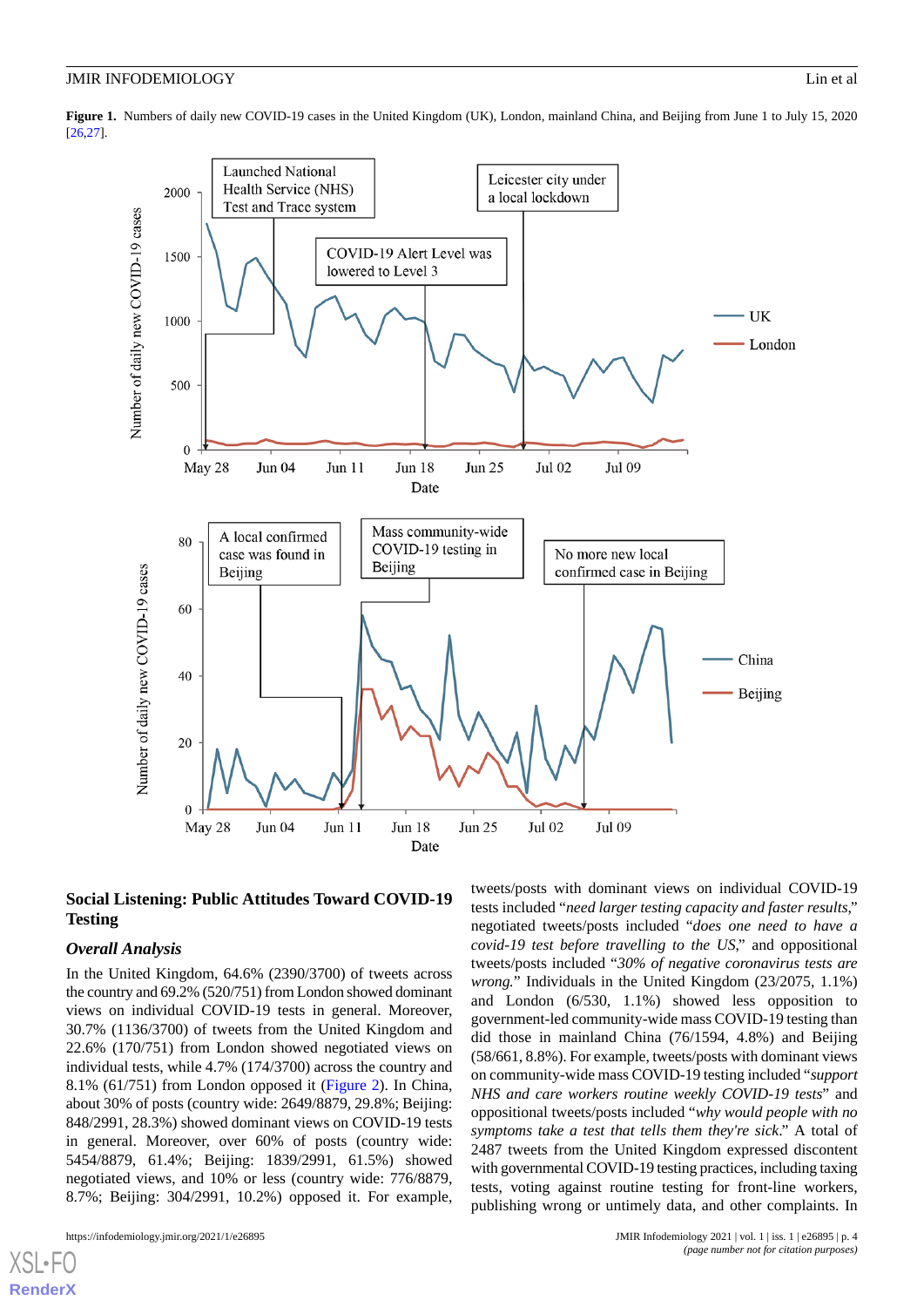China, 304 Weibo posts questioned the necessity of having to obtain test results before travelling, visiting doctors, etc.

<span id="page-4-0"></span>Figure 2. Percentage of tweets or Weibo posts with attitudes toward individual COVID-19 tests and community-wide tests from June 1 to July 15, 2020. UK: United Kingdom.



## *Time Trend Analysis and Geographical Mapping*

Time trend analysis ([Figure 3\)](#page-5-0) showed that, in the United Kingdom, posts with dominant attitudes toward individual COVID-19 tests first increased from 54.5% (533/978) to 86.5% (1066/1233) and then dropped to 38.6% (180/466) after the enactment of The Health Protection (Coronavirus) Regulations in July 2020 [\[33](#page-13-4)], while tweets with oppositional attitudes increased from 1.9% (19/978) to 16.3% (76/466). In China, Weibo posts with dominant attitudes reduced from 54.1% (380/703) to 7.3% (30/412) during this period, while those with negotiated attitudes increased from 33.9% (238/703) to 85.7%

## UK London China Beijing

**Community-wide COVID-19 test** 

(353/412) and posts with oppositional attitudes slightly dropped from 12.1% (85/703) to 7.0% (29/412). Regional analyses ([Figure 4\)](#page-6-0) showed that the percentage of tweets/posts in opposition to testing generally corresponded with low cases in their respective regions, with the exceptions of London (64/852, 7.5%) and the East Midlands (8/157, 5.1%). Oppositional tweets mostly worried about false negative testing results and that someone could get infected after testing negative, leading to more cases. Weibo posts from Beijing showed a slightly higher level of oppositional attitudes than London (304/3155, 9.6%), mostly questioning the cost-effectiveness of implementing mass testing when daily new cases in China fluctuated under 60.

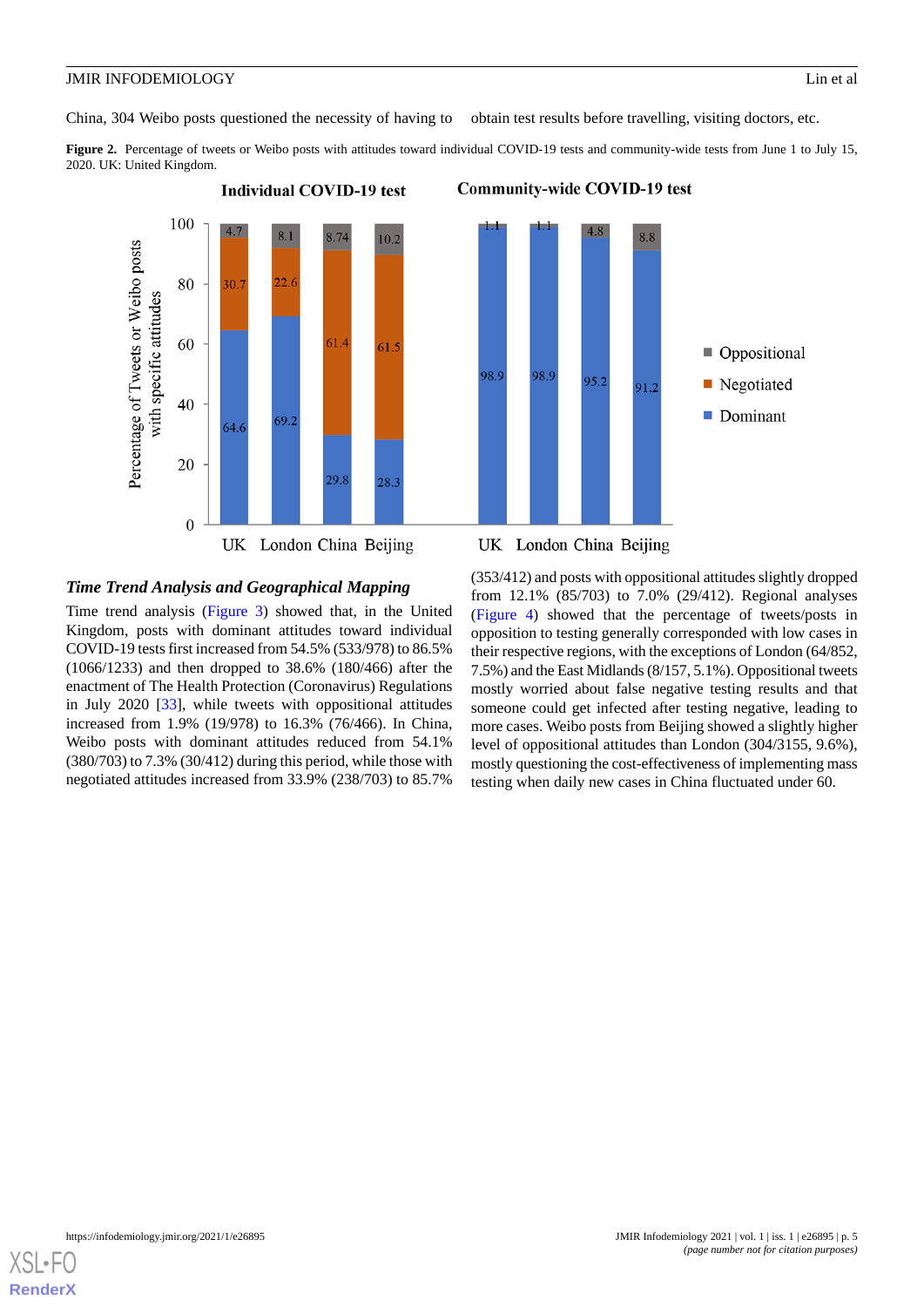<span id="page-5-0"></span>Figure 3. Percentage of tweets or Weibo posts with attitudes toward COVID-19 testing by week and daily new cases from June 1 to July 15, 2020. UK: United Kingdom.



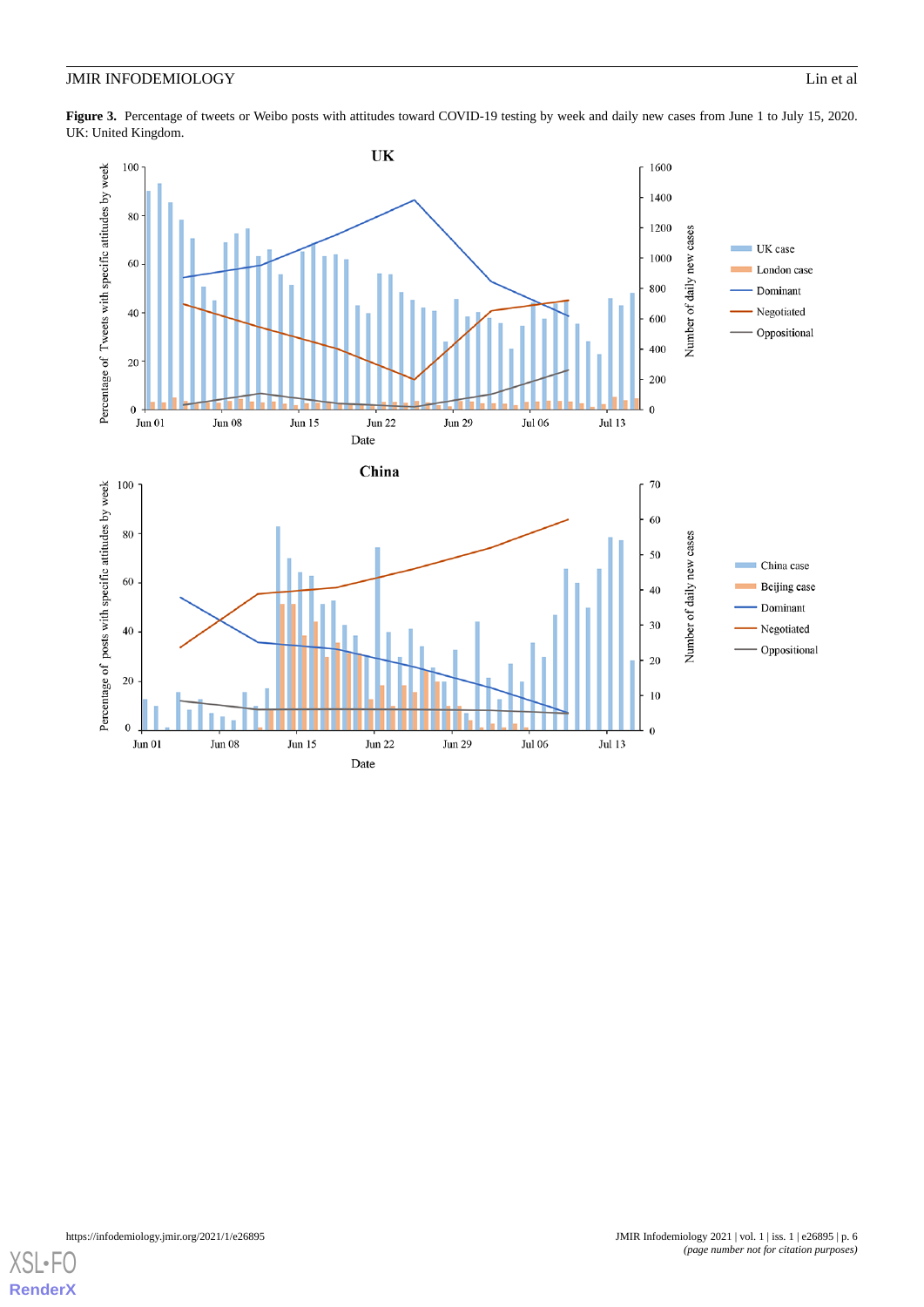#### **JMIR INFODEMIOLOGY** Lin et al.

<span id="page-6-0"></span>**Figure 4.** Percentage of tweets/Weibo posts with oppositional attitude toward COVID-19 testing and number of cases by geographical distribution in the United Kingdom (UK) and mainland China from June 1 to July 15, 2020 (regions with less than 50 tweets/posts are not shown).



## **Self-Reported Uptake of COVID-19 Tests**

Overall, 4.6% (178/3856) of tweets across the United Kingdom and 4.9% (39/794) from London reported intending to undergo or having undergone COVID-19 tests ([Table 1\)](#page-7-0). In the United Kingdom, driving forces for undergoing testing included personal health needs due to possible exposure, symptoms, or worry (37/86, 43%), mandatory testing policies for travel (30/86, 35%), and mass community-wide testing led by the government (19/86, 22%). Comparatively, more Weibo users reported having undergone COVID-19 testing in China (3318/9299, 35.7%) and Beijing (1462/3155, 46.3%). A total of 1600 Weibo posts (1600/9299, 17.2%) from China reported driving forces for undergoing testing, including community-wide testing led by the government (784/1600, 49.0%), mandatory testing policies for travel (659/1600, 41.2%), and personal health needs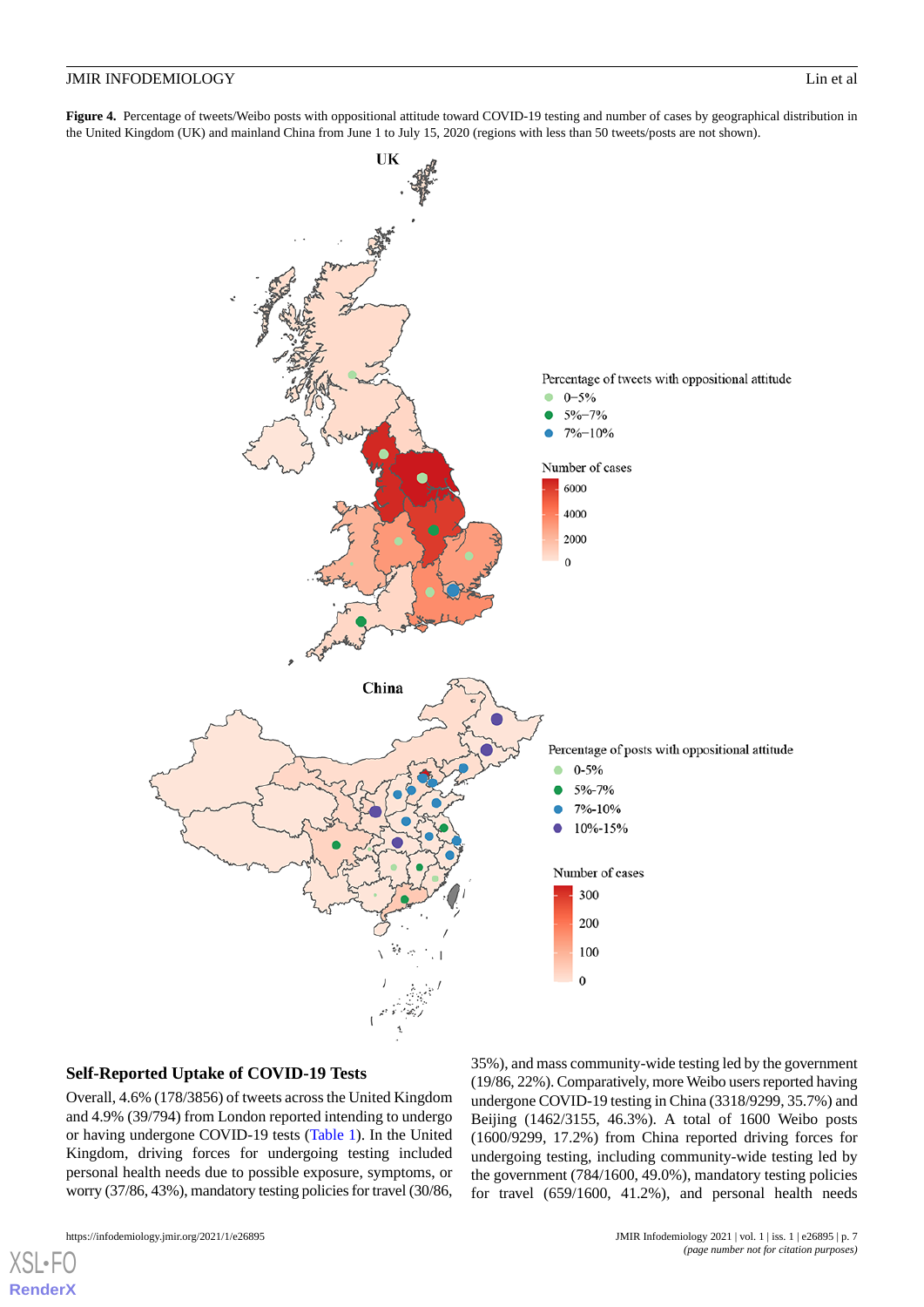#### **JMIR INFODEMIOLOGY** Lin et al.

(163/1600, 10.2%). Government-led community-wide testing was reported to be the main driving force for undergoing testing

in Beijing (543/824, 65.9%).

<span id="page-7-0"></span>

|  |  |  |  |  |  | <b>Table 1.</b> Uptake of COVID-19 tests in the United Kingdom and mainland China. |  |
|--|--|--|--|--|--|------------------------------------------------------------------------------------|--|
|--|--|--|--|--|--|------------------------------------------------------------------------------------|--|

| Uptake and driving forces                | United Kingdom<br>$(N=3856)$ , n $(\%)$ | London $(N=794)$ ,<br>$n$ (%) | China (N=9299),<br>$n$ (%) | Beijing $(N=3155)$ ,<br>$n$ (%) |
|------------------------------------------|-----------------------------------------|-------------------------------|----------------------------|---------------------------------|
| Self-reported uptake of COVID-19 tests   | 178(4.6)                                | 39(4.9)                       | 3318 (35.7)                | 1462 (46.3)                     |
| Plan to take a test                      | 35(0.9)                                 | 7(0.9)                        | 811 (8.7)                  | 417(13.2)                       |
| Have taken a test                        | 143(3.7)                                | 32(4.0)                       | 2507(27.0)                 | 1045(33.1)                      |
| Driving force for taking a COVID-19 test | 86(2.2)                                 | 25(3.2)                       | 1600 (17.2)                | 824 (26.1)                      |
| Personal health needs                    | 37(1.0)                                 | 14(1.8)                       | 163(1.8)                   | 64(2.0)                         |
| Mandatory testing policies for travel    | 30(0.8)                                 | 9(1.1)                        | 659(7.1)                   | 223(7.1)                        |
| Community-wide testing by governments    | 19(0.5)                                 | 2(0.3)                        | 784 (8.4)                  | 543 (17.2)                      |
| Others taking COVID-19 tests             | 86(2.2)                                 | 16(2.0)                       | 277(3.0)                   | 102(3.2)                        |

#### **Major Factors of COVID-19 Testing Hesitancy**

## *Convenience: Access to and Experience With COVID-19 Tests*

In the United Kingdom, 1.1% (43/3856) of tweets shared their experiences of undergoing COVID-19 tests, of which, 69.8% (30/43) reported being uncomfortable, 16.3% (7/43) reported being nervous, and 14.0% (6/43) reported no discomfort ([Table](#page-7-1) [2\)](#page-7-1). Comparatively, more Weibo posts shared the overall experience of taking a COVID-19 test from China (753/9299, 8.1%) and Beijing (221/3155, 7.0%). Furthermore, 9.2% (356/3856) of tweets in the United Kingdom and 16.6% (132/794) of tweets in London discussed the logistical process of obtaining a test, including access to an appointment, wait time to undergo testing, including queues and heatstroke while waiting, wait time for test results, and others. Discussions about the logistical process of obtaining a test in China (2005/9299, 21.6%) and Beijing (754/3155, 23.9%) mostly about the wait time to undergo testing received significant attention (China: 1579/2005, 78.8%; Beijing: 557/754, 73.9%).

The price of COVID-19 tests was mostly mentioned in London (53/794, 6.7%) across the United Kingdom (96/3856, 2.5%). These discussions included calls for free testing and dissatisfaction with high expenses, complaints about self-paying without reimbursement by medical insurance, and satisfaction with free-of-charge testing when available. In China, 6.4% (598/9299) of posts across the country and 6.2% (196/3155) from Beijing discussed the price of COVID-19 tests. The discussions included satisfaction with free-of-charge community-wide testing by governments and different attitudes toward self-paying prices, being either reasonable or burdensome. Regarding priority groups for COVID-19 testing, tweeters in the United Kingdom mentioned support for weekly testing for NHS staff and care staff and calling for priority testing to be extended. In China, posts concerning priority groups for COVID-19 testing referred to support for people with possible risk exposure, taxi drivers, and couriers to receive priority testing.

<span id="page-7-1"></span>**Table 2.** Convenience of COVID-19 tests in the United Kingdom and mainland China.

| Convenience of COVID-19 tests                   | United Kingdom<br>$(N=3856)$ , n $(\%)$ | London $(N=794)$ ,<br>$n$ (%) | China $(N=9299)$ ,<br>$n$ (%) | Beijing $(N=3155)$ ,<br>$n$ (%) |
|-------------------------------------------------|-----------------------------------------|-------------------------------|-------------------------------|---------------------------------|
| <b>Experience of taking a COVID-19 test</b>     | 43(1.1)                                 | 8(1.0)                        | 753(8.1)                      | 221(7.0)                        |
| Feel uncomfortable                              | 30(0.8)                                 | 5(0.6)                        | 476(5.1)                      | 118(3.7)                        |
| Feel nervous                                    | 7(0.2)                                  | 2(0.3)                        | 234(2.5)                      | 70(2.2)                         |
| Do not feel uncomfortable                       | 6(0.2)                                  | 1(0.1)                        | 111(1.2)                      | 43(1.4)                         |
| Logistical process of obtaining a COVID-19 test | 356(9.2)                                | 132(16.6)                     | 2005(21.6)                    | 754 (23.9)                      |
| Access to an appointment                        | 25(0.6)                                 | 8(1.0)                        | 93(1.0)                       | 52(1.6)                         |
| Wait time to take a test                        | 53 (1.4)                                | 19(2.4)                       | 1579 (17.0)                   | 557 (17.7)                      |
| Wait time for the test result                   | 82(2.1)                                 | 10(1.3)                       | 174(1.9)                      | 114(3.6)                        |
| Others                                          | 211(5.5)                                | 99 (12.5)                     | 186(2.0)                      | 48(1.5)                         |
| Tribute to medical staff                        | 69 (1.8)                                | 15(1.9)                       | 1914 (20.6)                   | 480 (15.2)                      |
| Price of COVID-19 testing                       | 96(2.5)                                 | 53(6.7)                       | 598 (6.4)                     | 196(6.2)                        |
| Priority groups for COVID-19 testing            | 665 (17.2)                              | 9(1.1)                        | 271(2.9)                      | 101(3.2)                        |

[XSL](http://www.w3.org/Style/XSL)•FO **[RenderX](http://www.renderx.com/)**

https://infodemiology.jmir.org/2021/1/e26895 **JMIR Infodemiology 2021 | vol. 1 | iss. 1 | e26895 | p. 8** *(page number not for citation purposes)*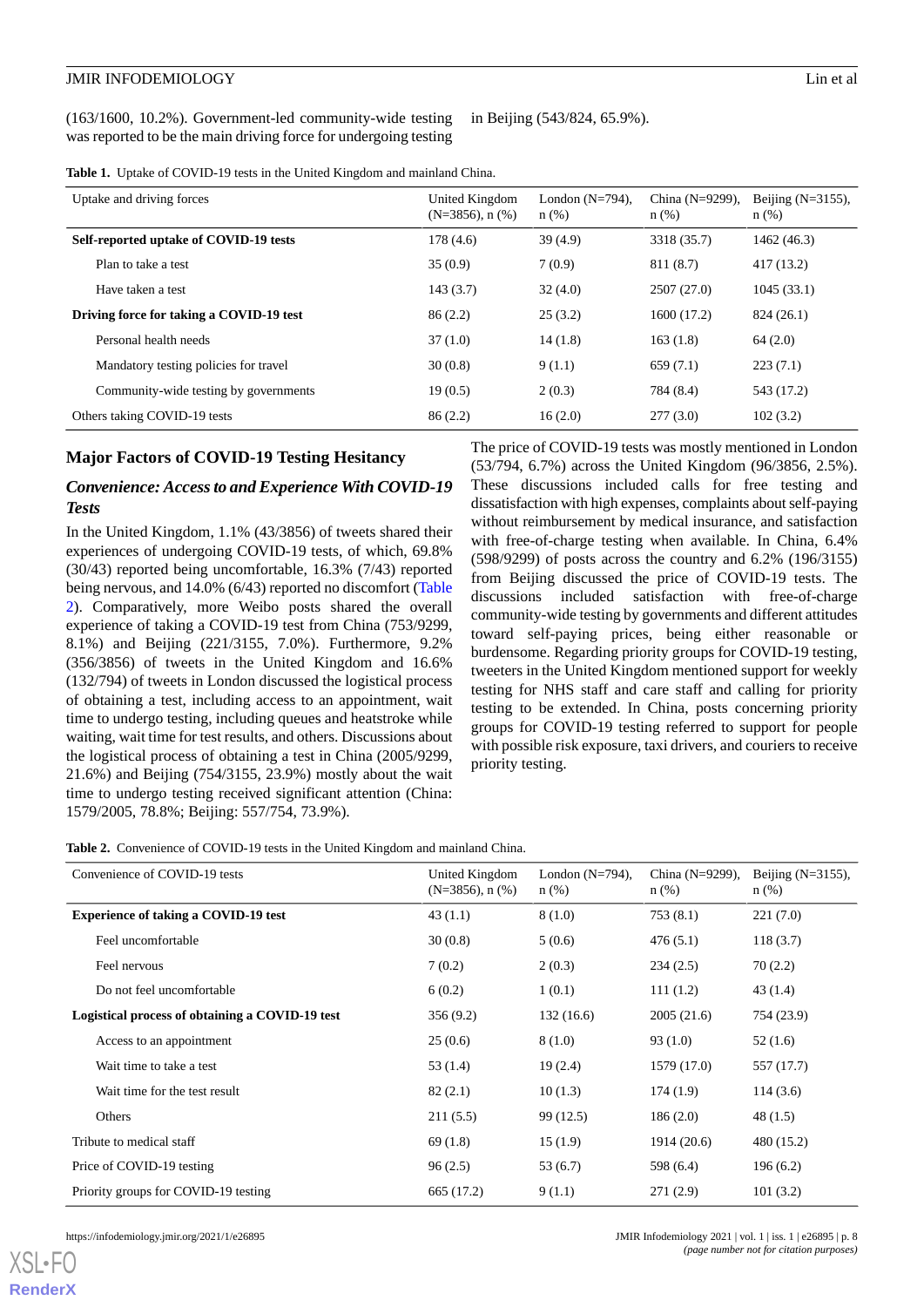## *Confidence and Complacency Toward COVID-19 Tests*

In both the United Kingdom and China, social media users expressed a high perceived risk of the COVID-19 pandemic (United Kingdom: 139/152, 91.4%; China: 789/813, 97.0%) ([Table 3](#page-8-0)). Moreover, 4.3% (164/3856) of tweets across the United Kingdom and 6.2% (49/794) from London concerned the effectiveness of COVID-19 tests, and of them, 20.7% (34/164) across the United Kingdom and 32.7% (16/49) from London expressed confidence in its effectiveness, while 79.3% (130/164) across the United Kingdom and 67.3% (33/49) from London expressed doubts. In China, 4.5% (417/9299) of posts across the country and 5.2% (164/3155) from Beijing concerned test effectiveness, and of them, 65.9% (275/417) across China and 62.2% (102/164) from Beijing expressed confidence in its effectiveness, while 34.1% (142/417) across China and 37.8% (62/164) from Beijing expressed doubts.

<span id="page-8-0"></span>**Table 3.** Confidence and complacency toward COVID-19 tests in the United Kingdom and mainland China.

| Confidence and complacency                     | United Kingdom<br>$(N=3856)$ , n $(\%)$ | London $(N=794)$ ,<br>$n$ (%) | China $(N=9299)$ ,<br>$n$ (%) | Beijing $(N=3155)$ ,<br>$n$ (%) |
|------------------------------------------------|-----------------------------------------|-------------------------------|-------------------------------|---------------------------------|
| Confidence: trust in COVID-19 tests            |                                         |                               |                               |                                 |
| Concern on the effectiveness of COVID-19 tests | 164(4.3)                                | 49(6.2)                       | 417(4.5)                      | 164(5.2)                        |
| Trust tests to be effective.                   | 34(0.9)                                 | 16(2.0)                       | 275(3.0)                      | 102(3.2)                        |
| Doubt the effectiveness of tests               | 130(3.4)                                | 33(4.2)                       | 142(1.5)                      | 62(2.0)                         |
| Expiration date of COVID-19 tests              | 1(0.03)                                 | 0(0)                          | 87 (0.9)                      | 42(1.3)                         |
| Incidental risks due to COVID-19 tests         | 14(0.4)                                 | 3(0.4)                        | 206(2.2)                      | 113(3.6)                        |
| Complacency: perception of COVID-19 risk       |                                         |                               |                               |                                 |
| Perception of COVID-19 risk                    | 152(3.9)                                | 45(5.7)                       | 813 (8.7)                     | 299(9.5)                        |
| High risk                                      | 139(3.6)                                | 44(5.5)                       | 789 (8.5)                     | 286(9.1)                        |
| Low risk                                       | 13(0.3)                                 | 1(0.1)                        | 24(0.3)                       | 13(0.4)                         |

## *Communication: Information Inquiries and Rumors Related to COVID-19 Tests*

Information inquiries and rumors about COVID-19 tests ([Table](#page-8-1) [4\)](#page-8-1) could be found on both UK and Chinese social media platforms (United Kingdom: 75/3856, 1.9% and 55/3856, 1.4%; China: 517/9299, 5.6% and 192/9299, 2.1%, respectively). The main information inquiries (22/75, 29.3%) mentioned in the United Kingdom about COVID-19 testing were "*how many people have received a test*" and "*delay in sharing testing data with English councils*," while in China, 48.2% (249/517) of information inquiries were "*whether tests are needed before travelling somewhere*" and "*how much it costs to take a test*."

Concerns included the duration (expiration) of test results and incidental risks associated with COVID-19 testing, such as cross-infection and threat of asymptomatic infection from crowd gathering. Posts mentioning unproven expositions about or interpretations of COVID-19 testing–related news, events, or problems were labelled as rumors (including fake news and misinformation)*.* For example, rumors in the United Kingdom included "*COVID-19 test results were falsified*" and fake news included "*4 Tory MPs voted against weekly COVID-19 tests for NHS and care staff*." Comparatively, rumors in China included "*medical staff earned money by COVID-19 tests*" and fake news included "*positive testing results for [person name] in [place]*."

<span id="page-8-1"></span>**Table 4.** Communication around COVID-19 tests in the United Kingdom and mainland China.

| Communication around COVID-19 tests        | United Kingdom<br>$(N=3856)$ , n $(\%)$ | London $(N=794)$ ,<br>n(%) | China (N=9299),<br>n(%) | Beijing $(N=3155)$ ,<br>$n$ (%) |
|--------------------------------------------|-----------------------------------------|----------------------------|-------------------------|---------------------------------|
| Information inquiries about COVID-19 tests | 75 (1.9)                                | 21(2.6)                    | 517 (5.6)               | 137(4.3)                        |
| Rumors about COVID-19 tests                | 55 (1.4)                                | 12(1.5)                    | 192(2.1)                | 27(0.9)                         |

## **Attitude and Uptake of COVID-19 Tests by the Characteristics of Social Media Posts**

[Tables 5](#page-9-0) and [6](#page-9-1) show the univariate analysis of the attitude and uptake of COVID-19 tests across sociodemographic characteristics using Weibo data from China. Male Weibo users and those over 30 years old were more likely to have a positive attitude toward individual COVID-19 testing (*P*<.001), but male

users were less likely to have a positive attitude toward mass community-wide COVID-19 testing led by the government (*P*<.001) ([Table 5](#page-9-0)). Additionally, females, users under 30 years old, and those with a bachelor's degree or higher were more likely to take a COVID-19 test (*P*≤.001), and there was no significant difference in the reasons for undergoing COVID-19 testing [\(Table 6\)](#page-9-1).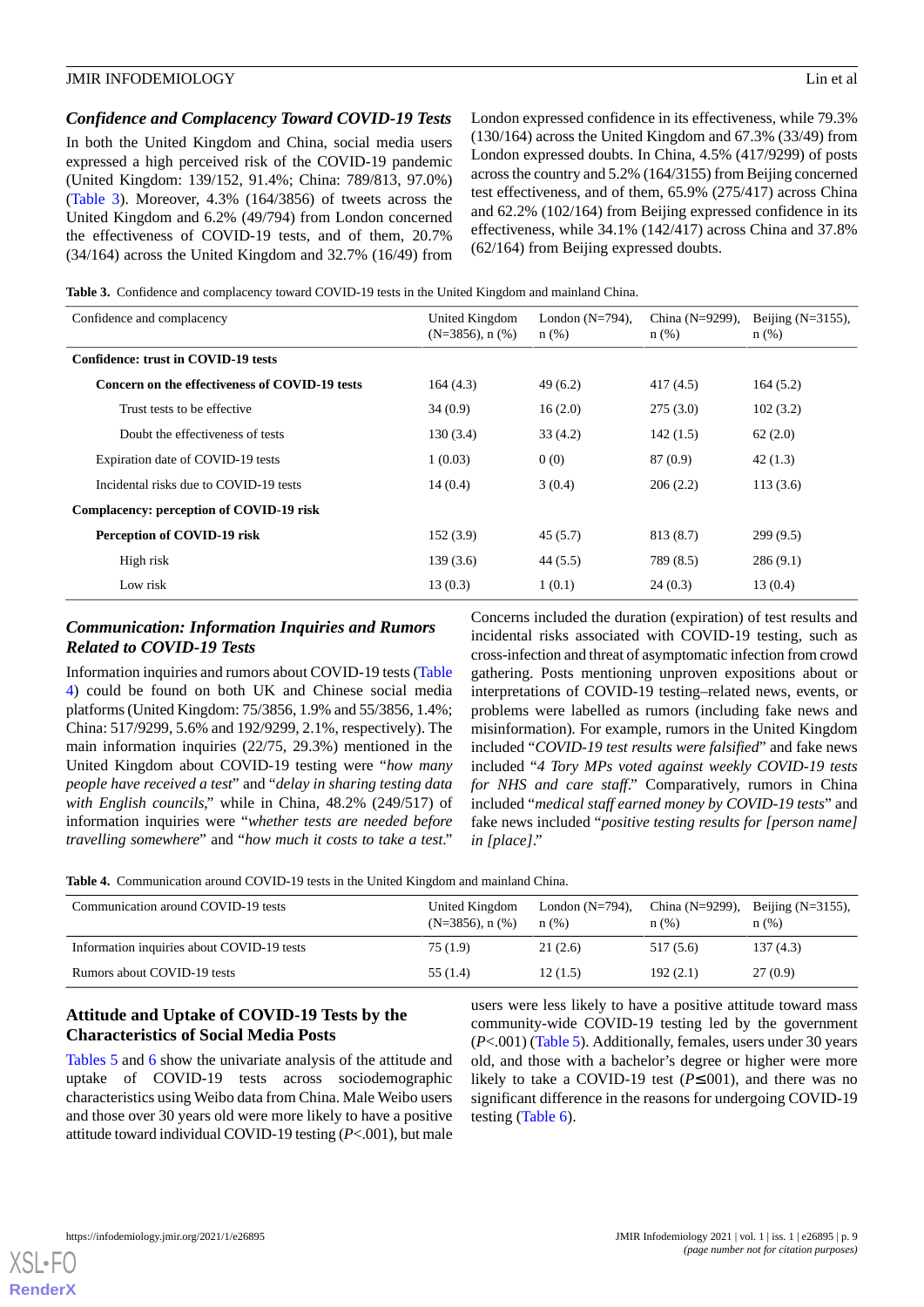#### <span id="page-9-0"></span>**Table 5.** Attitude toward COVID-19 tests by characteristics for Chinese Weibo posts.

|             | Characteristic                | Attitude toward individual COVID-19 tests<br>Attitude toward community-wide COVID- P value<br>$P$ value<br>19 tests |                     |                       |                          |        |       |                     |                          |        |
|-------------|-------------------------------|---------------------------------------------------------------------------------------------------------------------|---------------------|-----------------------|--------------------------|--------|-------|---------------------|--------------------------|--------|
|             |                               | Total                                                                                                               | Dominant, n<br>(% ) | Negotiated, n<br>(% ) | Oppositional,<br>$n$ (%) |        | Total | Dominant, n<br>(% ) | Oppositional,<br>$n$ (%) |        |
|             | Gender                        |                                                                                                                     |                     |                       |                          | < .001 |       |                     |                          | < .001 |
|             | Male                          | 2844                                                                                                                | 989 (34.8)          | 1587 (55.8)           | 268(9.4)                 |        | 660   | 614(93.0)           | 46(7.0)                  |        |
|             | Female                        | 5940                                                                                                                | 1626(27.4)          | 3814 (64.2)           | 500(8.4)                 |        | 910   | 882 (96.9)          | 28(3.1)                  |        |
|             | Total                         | 8784                                                                                                                | 2615 (29.8)         | 5401 (61.5)           | 768(8.7)                 |        | 1570  | 1496 (95.3)         | 74(4.7)                  |        |
| Age (years) |                               |                                                                                                                     |                     |                       |                          | < .001 |       |                     |                          | .05    |
|             | $10-30$                       | 2705                                                                                                                | 680 (25.1)          | 1793 (66.3)           | 232(8.6)                 |        | 356   | 344 (96.6)          | 12(3.4)                  |        |
|             | 30-90                         | 1125                                                                                                                | 420 (37.3)          | 602(53.5)             | 103(9.2)                 |        | 269   | 251(93.3)           | 18(6.7)                  |        |
|             | Total                         | 3830                                                                                                                | 1100(28.7)          | 2395 (62.5)           | 335(8.7)                 |        | 625   | 595 (95.2)          | 30(4.8)                  |        |
|             | <b>Education</b>              |                                                                                                                     |                     |                       |                          | .49    |       |                     |                          | .90    |
|             | Bachelor's degree<br>or above | 2297                                                                                                                | 704 (30.6)          | 1387 (60.4)           | 206(9.0)                 |        | 472   | 450 (95.3)          | 22(4.7)                  |        |
|             | High school or be-<br>low     | 6582                                                                                                                | 1945 (29.6)         | 4067(61.8)            | 570 (8.7)                |        | 1122  | 1068 (95.2)         | 54 (4.8)                 |        |
|             | Total                         | 8879                                                                                                                | 2649 (29.8)         | 5454 (61.4)           | 776 (8.7)                |        | 1594  | 1518 (95.2)         | 76 (4.8)                 |        |

#### <span id="page-9-1"></span>Table 6. Uptake of COVID-19 tests by characteristics for Chinese Weibo posts.

|             | Characteristic<br>Uptake of COVID-19 tests |       | $P$ value       | Driving force for taking a COVID-19 test | $P$ value |       |                                      |                                                           |                                     |     |
|-------------|--------------------------------------------|-------|-----------------|------------------------------------------|-----------|-------|--------------------------------------|-----------------------------------------------------------|-------------------------------------|-----|
|             |                                            | Total | Yes, $n$ $(\%)$ | No, $n$ $(\%)$                           |           | Total | Personal<br>health needs,<br>$n$ (%) | Mandatory test-<br>ing policies for<br>travel, $n$ $(\%)$ | Community-<br>wide tests, n<br>(% ) |     |
| Gender      |                                            |       |                 |                                          | < .001    |       |                                      |                                                           |                                     | .44 |
|             | Male                                       | 2844  | 808 (28.4)      | 2036(71.6)                               |           | 413   | 37(9.0)                              | 167(40.4)                                                 | 209(50.6)                           |     |
|             | Female                                     | 5940  | 2470 (41.6)     | 3470 (58.4)                              |           | 1170  | 126(10.8)                            | 487(41.6)                                                 | 557 (47.6)                          |     |
|             | Total                                      | 8784  | 3278 (37.3)     | 5506 (62.7)                              |           | 1583  | 163(10.3)                            | 654(41.3)                                                 | 766 (48.4)                          |     |
| Age (years) |                                            |       |                 |                                          | < 0.001   |       |                                      |                                                           |                                     | .09 |
|             | $10-30$                                    | 2705  | 1187 (43.9)     | 1518(56.1)                               |           | 506   | 60(11.9)                             | 229(45.3)                                                 | 217(42.9)                           |     |
|             | 30-90                                      | 1125  | 316(28.1)       | 809 (71.9)                               |           | 193   | 22(11.4)                             | 71(36.8)                                                  | 100(51.8)                           |     |
|             | Total                                      | 3830  | 1503 (39.2)     | 2327 (60.8)                              |           | 699   | 82 (11.7)                            | 300(42.9)                                                 | 317 (45.4)                          |     |
|             | <b>Education</b>                           |       |                 |                                          | .001      |       |                                      |                                                           |                                     | .16 |
|             | Bachelor's de-<br>gree or above            | 2297  | 922(40.1)       | 1375 (59.9)                              |           | 444   | 45(10.1)                             | 166(37.4)                                                 | 233(52.5)                           |     |
|             | High school or<br>below                    | 6582  | 2395 (36.4)     | 4187 (63.6)                              |           | 1162  | 118(10.2)                            | 493 (42.4)                                                | 551 (47.4)                          |     |
|             | Total                                      | 8879  | 3317 (37.4)     | 5562 (62.6)                              |           | 1606  | 163(10.1)                            | 659(41.0)                                                 | 784 (48.8)                          |     |

# *Discussion*

## **Principal Findings**

This infodemiology study assessed public attitudes and opinions around COVID-19 testing, including both individual and government-led mass testing, by monitoring and analyzing digital conversations in the United Kingdom (Twitter) and China (Sina Weibo) with a framework of testing hesitancy (confidence, complacency, convenience, and communication). Overall, there

was a higher level of support toward individual and mass COVID-19 testing in the United Kingdom and London than in mainland China and Beijing; most opposition originated from the capital cities. Time trend analyses showed that discussions about individual COVID-19 tests were mostly dominant in the United Kingdom, while Weibo posts in China showed a rise of negotiated views over testing. There were much wider reports of public uptake of COVID-19 tests in mainland China than in the United Kingdom. Personal health needs (eg, possible exposure, symptoms, and worry), mandatory testing policies

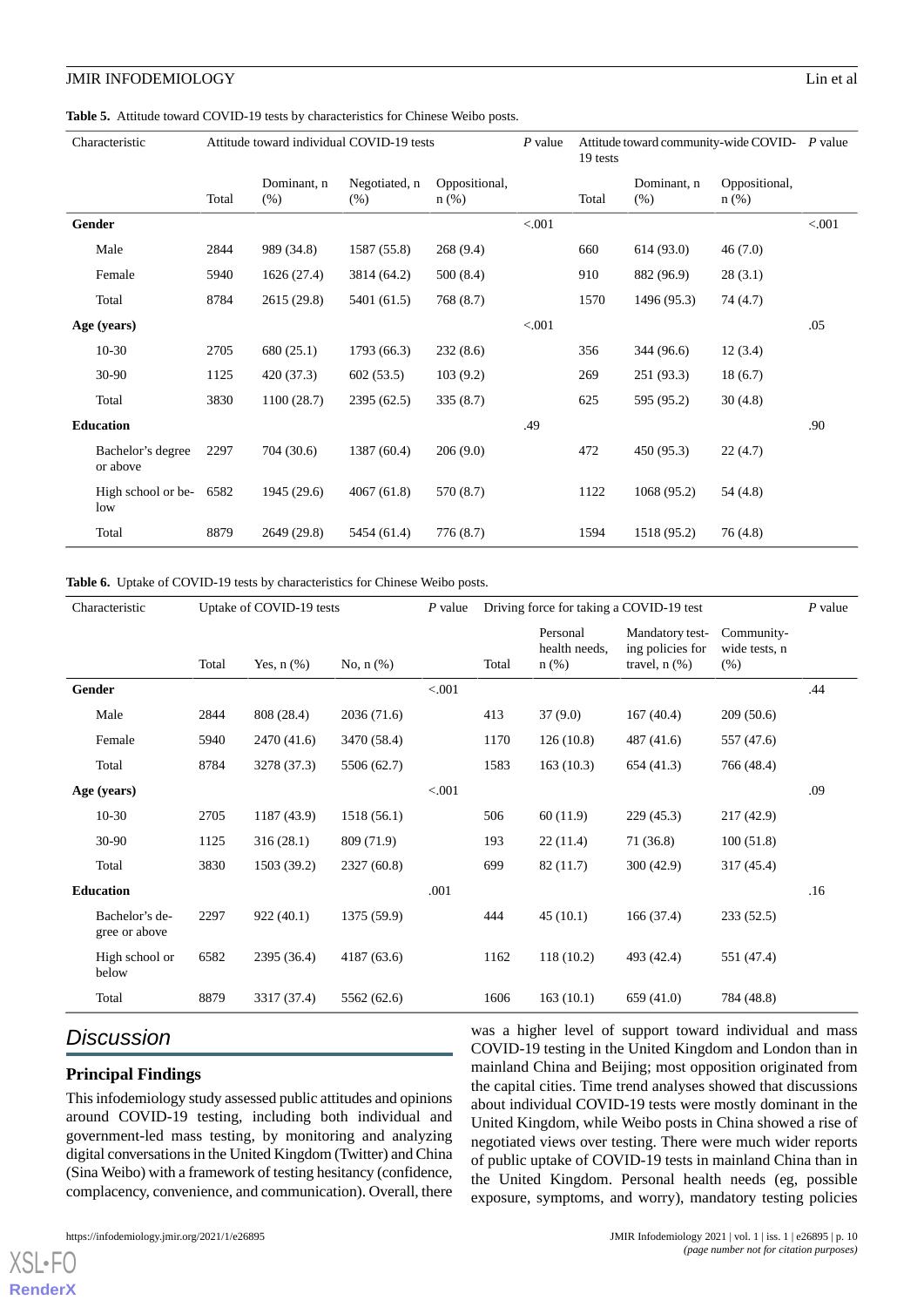for work or travel, and government-led mass testing were the main driving forces for people to undergo testing in both countries, with differences in priorities between countries. The Chinese public posted more about uncomfortable experiences and logistical barriers to testing, whereas people in the United Kingdom posted more about prices and priority groups for testing. Perceived risk of the COVID-19 disease was high in both countries. Only 5% or less of the posts discussed test effectiveness, and of them, Chinese users expressed confidence in its effectiveness, whereas British users displayed doubts. Rumors related to COVID-19 test administration and results were identified. In China, females, those under 30 years old, and those with a bachelor's degree or higher were more likely to undergo a COVID-19 test.

Overall, discussions about COVID-19 in both countries showed low complacency (high perceived risk) for the COVID-19 disease and high confidence in testing, which translated into high levels of public support for testing. The cited driving forces for testing (personal health needs in the United Kingdom versus government-led mass testing or mandatory testing policies for travel in China) also reflected the epidemic situation and testing policies implemented in each respective context. Our data showed that, as daily new cases decreased and COVID-19 testing became routine, a negotiated position toward COVID-19 testing became the majority view, leading to an increase in acceptance and uptake behavior when needed. Epidemiologists have argued that widespread dissemination of cheap and rapid tests might be as effective as a vaccine at interrupting coronavirus transmission by identifying and isolating people with the virus when they are most infectious [\[1,](#page-11-0)[34\]](#page-13-5). Integrating "complacency (risk perception)" of the disease and "confidence" of testing in messaging by emphasizing the importance of timely testing during an acute epidemic could increase acceptance and uptake.

"Convenience" of testing, including accessibility, frequency, and sample-to-answer time, was a popular topic of digital discussion and also one of the most important factors for effective screening, being an even higher priority than the analytical limits of detection [\[34](#page-13-5)]. Inquiries and rumors related to COVID-19 testing pointed to the lack of a frequent and factually correct information campaign. Furthermore, regional analysis showed an association between opposition views toward testing and low case counts, with the exceptions of London and the East Midlands, mostly because of worrying about false negative testing results and worrying that someone could get infected after testing negative, leading to more cases. Inquiries, concerns, and rumors identified during social listening call for rapid communication responses. These findings demonstrate a need for effective emergency risk communication strategies during a public health crisis that are informed by real-time evidence derived from ongoing social listening and tailored to local social and epidemic contexts. These strategies should not only meet immediate public information needs, but also debunk rumors and misinformation as they emerge.

Our data showed how local epidemic situations influenced public attitudes toward COVID-19 testing and highlighted the challenges facing governments when weighing the balance between epidemic control and socioeconomical livelihoods.

This study was performed when the United Kingdom was under its first nationwide lockdown, while China had resumed complete normalcy since late March 2020. Tweets from London and the United Kingdom showed overwhelming support for both strategies, whereas more Weibo users expressed negotiated or oppositional positions of mass community-wide testing. In the United Kingdom, the government has long been criticized for being underprepared for the COVID-19 pandemic, including lacking testing capacity for both the general public and frontline workers [[9](#page-12-5)[,35](#page-13-6)]. Without reliable test results, very limited data were available to develop and introduce an exit strategy for the general lockdown, as health experts had no evidence to inform their decisions. After its implementation, the NHS Test and Trace program was widely criticized over the lack of convenience (ie, pricing and accessibility) and the exacerbation of COVID-19 inequalities, resulting in a new campaign being launched on July 30, 2020 [\[36](#page-13-7)] to encourage everyone with symptoms to undergo free testing. In China, comprehensive testing requirements around domestic travel have been in place since March 2020, when the country lifted its nationwide lockdown. Between June 12 and 22, 2020, the Beijing government led mass community-wide testing, with 2.95 million tests completed in 10 days due to a small resurgence of cases. Despite high perceived risk toward COVID-19, some Chinese residents questioned the overall cost-effectiveness of implementing a massive measure against such few cases. Public attitudes and sentiment constantly evolve with local epidemic situations, and as such, public communication about health risks and countermeasures must leverage real-time social listening and disease surveillance data to keep up.

There are geographic differences in public attitudes toward mass community-wide COVID-19 testing, with more people in London and Beijing, and adjacent areas opposing testing. In China, strong evidence indicates gender differences in attitudes toward mass community-wide COVID-19 testing, with more female residents supporting government-led testing. Consistent with the audience reception theory, our data showed that the public is a diverse heterogeneous set of people with varying experiences and needs. They access, process, and react to messages differently based on their individual backgrounds and views. Tailoring engagement strategies to the target community will be critical in increasing acceptance toward COVID-19 testing and other containment measures.

#### **Limitations**

This study has some limitations. First, there is an inherent bias shared among all studies that utilize social media data, where users might present themselves differently online (eg, inflated perception) and/or represent a skewed younger population [\[37](#page-13-8)]. Nevertheless, findings from this study had very limited influence by curated perceptions as the investigation mainly focused on how aggregated social media data constituted a dynamic digital environment regarding COVID-19 testing, and how such an information environment affected individuals' acceptance of control measures during a pandemic. Moreover, this study captured routine data from populations that may not be represented in traditional research designs. The opinions gathered via social listening could be less biased than those derived from traditional research methods, such as surveys and

```
XS-FO
RenderX
```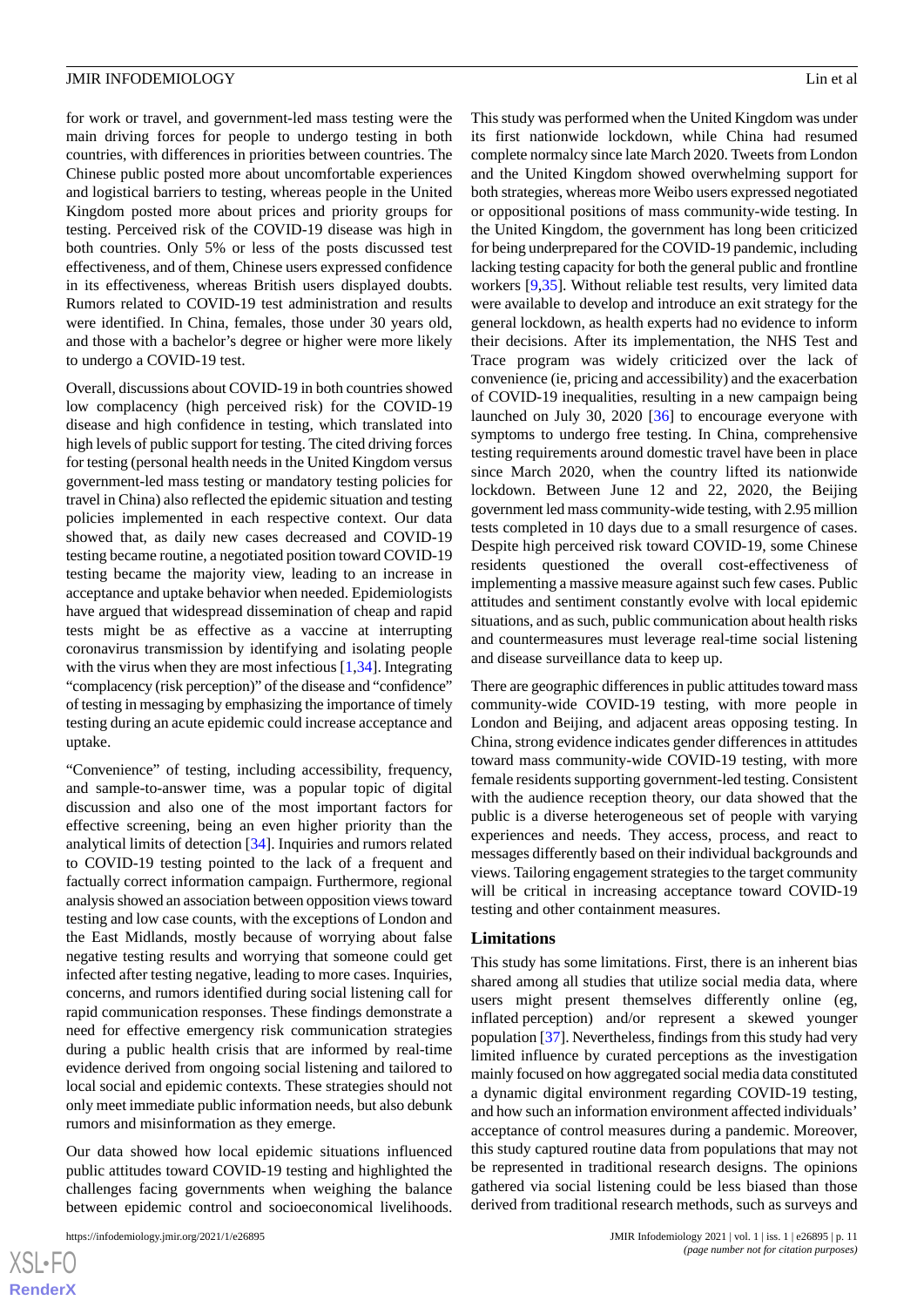interviews, where unintended errors could be introduced by how questionnaires were presented and implemented (eg, reporting bias and acquiescence bias). Second, we were unable to extract demographic data from all Twitter and some Weibo profiles due to privacy restrictions, and the authenticity of the retrieved data was not directly verifiable. We therefore conducted account analyses of available Weibo profile data to assess data representativeness, which indicated a satisfactory level of comparability to the data in the official Weibo report. Third, data were downloaded daily to avoid the possible interference of comment removal by authorities. Lastly, the findings from this study are mostly exploratory and might not be generalizable due to the small sample size of posts reviewed

(approximately 10%). A further investigation employing machine learning algorithms for big data analysis is needed.

## **Conclusion**

Policy makers tackling factors of COVID-19 testing hesitancy should focus on complacency, confidence, convenience, and communication in relation to testing. There is a need for more comparative studies to identify differences and similarities across populations and experiences with COVID-19 testing. Future infodemiology studies should integrate public and epidemic data (eg, traditional media, social media, polls, and disease surveillance data), both online and offline, and employ machine learning to enable rapid real-time analysis of big data for epidemic preparedness and response.

## **Acknowledgments**

ZH acknowledges financial support from the Shanghai Leading Academic Discipline Project of Public Health (grant number: GWV-10.1-XK23) and the National Natural Science Foundation of China (No. 71874034). LL was supported by the UK Foreign, Commonwealth and Development Office and Wellcome (grant number: 215373/A/19/Z). The authors thank Zhiqiang Qu and Tianye Wang from the School of Public Health, Fudan University for their help in coding data, and Simon J Piatek from the Department of Infectious Disease Epidemiology, London School of Hygiene & Tropical Medicine for his help in collecting Twitter data in the United Kingdom.

## **Authors' Contributions**

ZH and LL conceptualized and designed the study. FYS and XZ collected the data. YS, QW, JP, and YZ analyzed the data. LL, YS, and QW drafted the manuscript. ZH, LL, and HJL contributed to the critical revision of the manuscript for important intellectual content. All authors approved the final manuscript as submitted and agree to be accountable for all aspects of the work.

## **Conflicts of Interest**

<span id="page-11-3"></span>HJL is on the Merck Vaccine Confidence Advisory Board. Her research group, the Vaccine Confidence Project, received research grants from GSK and Merck on vaccine confidence issues. None of those research grants are related to this paper. The other authors have no conflicts to declare.

## <span id="page-11-4"></span>**Multimedia Appendix 1**

Workflow of the inclusion and exclusion process of tweets and Weibo posts. [[PNG File , 161 KB-Multimedia Appendix 1](https://jmir.org/api/download?alt_name=infodemiology_v1i1e26895_app1.png&filename=e30bddd99a1688e500db15fe93c060eb.png)]

## <span id="page-11-5"></span>**Multimedia Appendix 2**

Account analysis of COVID-19 test posts on social media. [[DOCX File , 17 KB](https://jmir.org/api/download?alt_name=infodemiology_v1i1e26895_app2.docx&filename=22cb3d7129f77802e74a7c15cf793e4a.docx)-[Multimedia Appendix 2\]](https://jmir.org/api/download?alt_name=infodemiology_v1i1e26895_app2.docx&filename=22cb3d7129f77802e74a7c15cf793e4a.docx)

## <span id="page-11-0"></span>**Multimedia Appendix 3**

<span id="page-11-1"></span>Coding framework for COVID-19 test posts on social media. [[DOCX File , 24 KB](https://jmir.org/api/download?alt_name=infodemiology_v1i1e26895_app3.docx&filename=abf80915eab5a1792a89ef7b5da3ecc8.docx)-[Multimedia Appendix 3\]](https://jmir.org/api/download?alt_name=infodemiology_v1i1e26895_app3.docx&filename=abf80915eab5a1792a89ef7b5da3ecc8.docx)

## <span id="page-11-2"></span>**References**

- 1. Mina MJ, Parker R, Larremore DB. Rethinking Covid-19 Test Sensitivity A Strategy for Containment. N Engl J Med 2020 Nov 26;383(22):e120 [\[FREE Full text\]](https://www.gov.uk/government/news/nhs-test-and-trace-launches-campaign-to-encourage-everyone-with-symptoms-to-get-a-free-test) [doi: [10.1056/NEJMp2025631](http://dx.doi.org/10.1056/NEJMp2025631)] [Medline: [32997903\]](http://www.ncbi.nlm.nih.gov/entrez/query.fcgi?cmd=Retrieve&db=PubMed&list_uids=32997903&dopt=Abstract)
- 2. Grassly NC, Pons-Salort M, Parker EPK, White PJ, Ferguson NM, Ainslie K, et al. Comparison of molecular testing strategies for COVID-19 control: a mathematical modelling study. The Lancet Infectious Diseases 2020 Dec;20(12):1381-1389. [doi: [10.1016/s1473-3099\(20\)30630-7](http://dx.doi.org/10.1016/s1473-3099(20)30630-7)]
- 3. Sharpe HR, Gilbride C, Allen E, Belij-Rammerstorfer S, Bissett C, Ewer K, et al. The early landscape of coronavirus disease 2019 vaccine development in the UK and rest of the world. Immunology 2020 Jul;160(3):223-232 [[FREE Full text](https://doi.org/10.1111/imm.13222)] [doi: [10.1111/imm.13222\]](http://dx.doi.org/10.1111/imm.13222) [Medline: [32460358](http://www.ncbi.nlm.nih.gov/entrez/query.fcgi?cmd=Retrieve&db=PubMed&list_uids=32460358&dopt=Abstract)]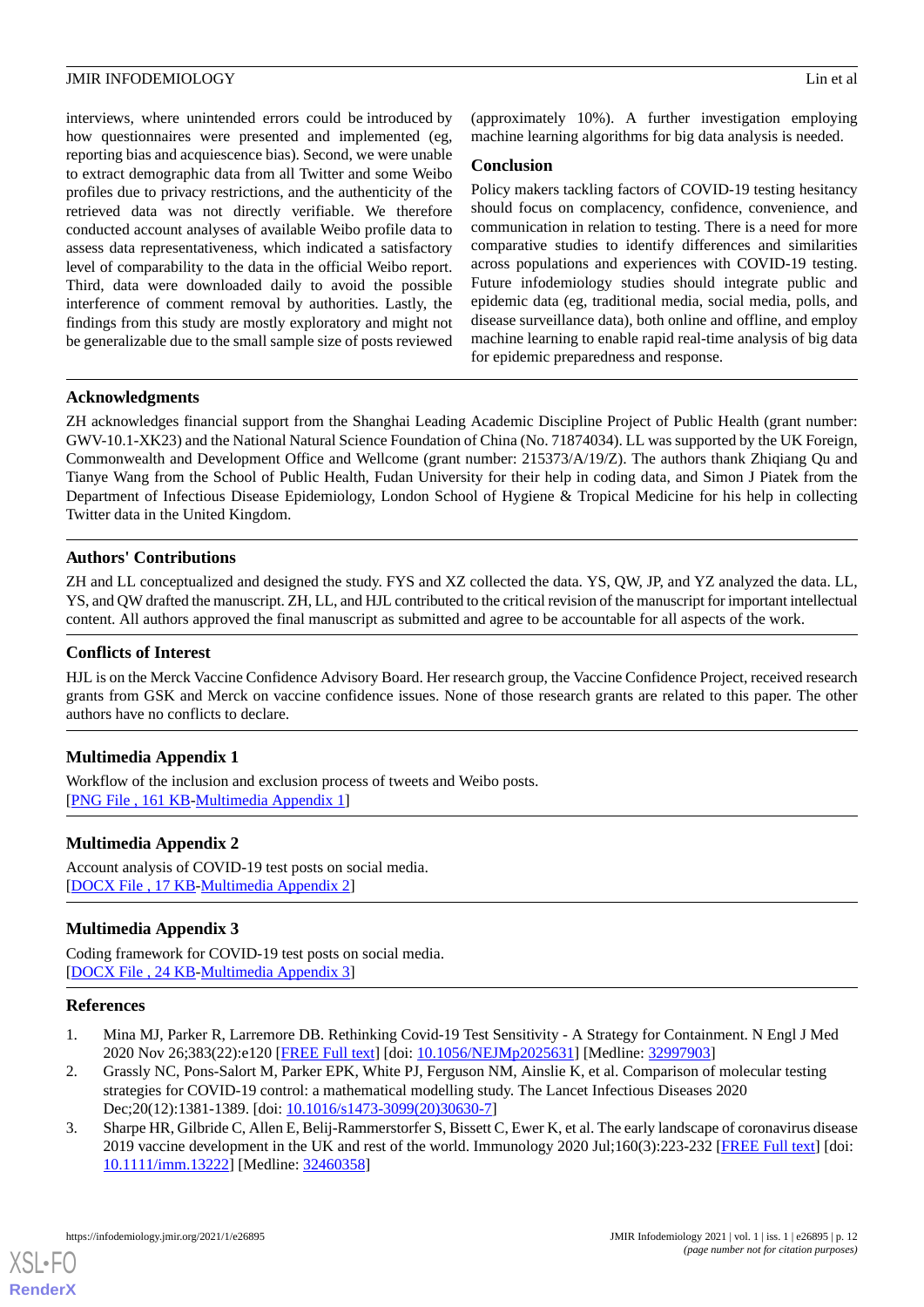## **JMIR INFODEMIOLOGY** Lin et al.

- <span id="page-12-0"></span>4. Wong LP, Alias H, Wong P, Lee HY, AbuBakar S. The use of the health belief model to assess predictors of intent to receive the COVID-19 vaccine and willingness to pay. Hum Vaccin Immunother 2020 Sep 01;16(9):2204-2214 [[FREE](http://europepmc.org/abstract/MED/32730103) [Full text\]](http://europepmc.org/abstract/MED/32730103) [doi: [10.1080/21645515.2020.1790279](http://dx.doi.org/10.1080/21645515.2020.1790279)] [Medline: [32730103](http://www.ncbi.nlm.nih.gov/entrez/query.fcgi?cmd=Retrieve&db=PubMed&list_uids=32730103&dopt=Abstract)]
- <span id="page-12-2"></span><span id="page-12-1"></span>5. Timeline of new outbreak in Xinfadi, Beijing. Beijing Daily. URL: [https://baijiahao.baidu.com/](https://baijiahao.baidu.com/s?id=1674327183099264211&wfr=spider&for=pc) [s?id=1674327183099264211&wfr=spider&for=pc](https://baijiahao.baidu.com/s?id=1674327183099264211&wfr=spider&for=pc) [accessed 2020-08-07]
- <span id="page-12-3"></span>6. Scally G, Jacobson B, Abbasi K. The UK's public health response to covid-19. BMJ 2020 May 15;369:m1932. [doi: [10.1136/bmj.m1932\]](http://dx.doi.org/10.1136/bmj.m1932) [Medline: [32414712](http://www.ncbi.nlm.nih.gov/entrez/query.fcgi?cmd=Retrieve&db=PubMed&list_uids=32414712&dopt=Abstract)]
- <span id="page-12-4"></span>7. Iacobucci G. Covid-19: What is the UK's testing strategy? BMJ 2020 Mar 26;368:m1222. [doi: [10.1136/bmj.m1222\]](http://dx.doi.org/10.1136/bmj.m1222) [Medline: [32217754](http://www.ncbi.nlm.nih.gov/entrez/query.fcgi?cmd=Retrieve&db=PubMed&list_uids=32217754&dopt=Abstract)]
- <span id="page-12-5"></span>8. García LY, Cerda AA. Contingent assessment of the COVID-19 vaccine. Vaccine 2020 Jul 22;38(34):5424-5429 [[FREE](https://linkinghub.elsevier.com/retrieve/pii/S0264-410X(20)30854-9) [Full text\]](https://linkinghub.elsevier.com/retrieve/pii/S0264-410X(20)30854-9) [doi: [10.1016/j.vaccine.2020.06.068\]](http://dx.doi.org/10.1016/j.vaccine.2020.06.068) [Medline: [32620375](http://www.ncbi.nlm.nih.gov/entrez/query.fcgi?cmd=Retrieve&db=PubMed&list_uids=32620375&dopt=Abstract)]
- <span id="page-12-6"></span>9. Vize R. Too slow and fundamentally flawed: why test and trace is a weak and inequitable defence against covid-19. BMJ 2020 Jun 11;369:m2246. [doi: [10.1136/bmj.m2246](http://dx.doi.org/10.1136/bmj.m2246)] [Medline: [32527794](http://www.ncbi.nlm.nih.gov/entrez/query.fcgi?cmd=Retrieve&db=PubMed&list_uids=32527794&dopt=Abstract)]
- <span id="page-12-7"></span>10. McDermott JH, Newman WG. Refusal of viral testing during the SARS-CoV-2 pandemic. Clin Med (Lond) 2020 Sep 03;20(5):e163-e164 [[FREE Full text](http://europepmc.org/abstract/MED/32620593)] [doi: [10.7861/clinmed.2020-0388\]](http://dx.doi.org/10.7861/clinmed.2020-0388) [Medline: [32620593](http://www.ncbi.nlm.nih.gov/entrez/query.fcgi?cmd=Retrieve&db=PubMed&list_uids=32620593&dopt=Abstract)]
- <span id="page-12-8"></span>11. Eysenbach G. Infodemiology: The epidemiology of (mis)information. Am J Med 2002 Dec 15;113(9):763-765. [doi: [10.1016/s0002-9343\(02\)01473-0](http://dx.doi.org/10.1016/s0002-9343(02)01473-0)] [Medline: [12517369\]](http://www.ncbi.nlm.nih.gov/entrez/query.fcgi?cmd=Retrieve&db=PubMed&list_uids=12517369&dopt=Abstract)
- <span id="page-12-9"></span>12. Eysenbach G. Infodemiology and infoveillance: framework for an emerging set of public health informatics methods to analyze search, communication and publication behavior on the Internet. J Med Internet Res 2009 Mar 27;11(1):e11 [\[FREE](https://www.jmir.org/2009/1/e11/) [Full text\]](https://www.jmir.org/2009/1/e11/) [doi: [10.2196/jmir.1157](http://dx.doi.org/10.2196/jmir.1157)] [Medline: [19329408\]](http://www.ncbi.nlm.nih.gov/entrez/query.fcgi?cmd=Retrieve&db=PubMed&list_uids=19329408&dopt=Abstract)
- <span id="page-12-10"></span>13. Tang L, Bie B, Park S, Zhi D. Social media and outbreaks of emerging infectious diseases: A systematic review of literature. Am J Infect Control 2018 Sep;46(9):962-972 [\[FREE Full text\]](http://europepmc.org/abstract/MED/29628293) [doi: [10.1016/j.ajic.2018.02.010](http://dx.doi.org/10.1016/j.ajic.2018.02.010)] [Medline: [29628293](http://www.ncbi.nlm.nih.gov/entrez/query.fcgi?cmd=Retrieve&db=PubMed&list_uids=29628293&dopt=Abstract)]
- <span id="page-12-12"></span><span id="page-12-11"></span>14. Choi S, Lee J, Kang M, Min H, Chang Y, Yoon S. Large-scale machine learning of media outlets for understanding public reactions to nation-wide viral infection outbreaks. Methods 2017 Oct 01;129:50-59 [\[FREE Full text\]](http://europepmc.org/abstract/MED/28813689) [doi: [10.1016/j.ymeth.2017.07.027\]](http://dx.doi.org/10.1016/j.ymeth.2017.07.027) [Medline: [28813689](http://www.ncbi.nlm.nih.gov/entrez/query.fcgi?cmd=Retrieve&db=PubMed&list_uids=28813689&dopt=Abstract)]
- <span id="page-12-13"></span>15. Hall S. Encoding, Decoding. In: During S, editor. The Cultural Studies Reader. London, UK: Routledge; 1993:90-103.
- 16. Hou Z, Tong Y, Du F, Lu L, Zhao S, Yu K, et al. Assessing COVID-19 Vaccine Hesitancy, Confidence, and Public Engagement: A Global Social Listening Study. J Med Internet Res 2021 Jun 11;23(6):e27632 [\[FREE Full text\]](https://www.jmir.org/2021/6/e27632/) [doi: [10.2196/27632\]](http://dx.doi.org/10.2196/27632) [Medline: [34061757\]](http://www.ncbi.nlm.nih.gov/entrez/query.fcgi?cmd=Retrieve&db=PubMed&list_uids=34061757&dopt=Abstract)
- 17. Barkur G, Vibha, Kamath GB. Sentiment analysis of nationwide lockdown due to COVID 19 outbreak: Evidence from India. Asian J Psychiatr 2020 Jun;51:102089 [[FREE Full text](http://europepmc.org/abstract/MED/32305035)] [doi: [10.1016/j.ajp.2020.102089](http://dx.doi.org/10.1016/j.ajp.2020.102089)] [Medline: [32305035\]](http://www.ncbi.nlm.nih.gov/entrez/query.fcgi?cmd=Retrieve&db=PubMed&list_uids=32305035&dopt=Abstract)
- 18. Đogaš Z, Lušić Kalcina L, Pavlinac Dodig I, Demirović S, Madirazza K, Valić M, et al. The effect of COVID-19 lockdown on lifestyle and mood in Croatian general population: a cross-sectional study. Croat Med J 2020 Aug;61(4):309-318. [doi: [10.3325/cmj.2020.61.309](http://dx.doi.org/10.3325/cmj.2020.61.309)]
- <span id="page-12-15"></span><span id="page-12-14"></span>19. Doogan C, Buntine W, Linger H, Brunt S. Public Perceptions and Attitudes Toward COVID-19 Nonpharmaceutical Interventions Across Six Countries: A Topic Modeling Analysis of Twitter Data. J Med Internet Res 2020 Sep 03;22(9):e21419 [\[FREE Full text](https://www.jmir.org/2020/9/e21419/)] [doi: [10.2196/21419\]](http://dx.doi.org/10.2196/21419) [Medline: [32784190\]](http://www.ncbi.nlm.nih.gov/entrez/query.fcgi?cmd=Retrieve&db=PubMed&list_uids=32784190&dopt=Abstract)
- <span id="page-12-17"></span><span id="page-12-16"></span>20. Hou Z, Du F, Zhou X, Jiang H, Martin S, Larson H, et al. Cross-Country Comparison of Public Awareness, Rumors, and Behavioral Responses to the COVID-19 Epidemic: Infodemiology Study. J Med Internet Res 2020 Aug 03;22(8):e21143 [[FREE Full text](https://www.jmir.org/2020/8/e21143/)] [doi: [10.2196/21143\]](http://dx.doi.org/10.2196/21143) [Medline: [32701460\]](http://www.ncbi.nlm.nih.gov/entrez/query.fcgi?cmd=Retrieve&db=PubMed&list_uids=32701460&dopt=Abstract)
- 21. Meltwater. URL:<https://www.meltwater.com/en> [accessed 2021-08-15]
- 22. Weibo User Development Report 2020. Weibo Data Center. URL:<https://hd.weibo.com/article/view/3982> [accessed] 2021-03-12]
- <span id="page-12-18"></span>23. Bacsu J, O'Connell ME, Cammer A, Azizi M, Grewal K, Poole L, et al. Using Twitter to Understand the COVID-19 Experiences of People With Dementia: Infodemiology Study. J Med Internet Res 2021 Feb 03;23(2):e26254 [\[FREE Full](https://www.jmir.org/2021/2/e26254/) [text](https://www.jmir.org/2021/2/e26254/)] [doi: [10.2196/26254\]](http://dx.doi.org/10.2196/26254) [Medline: [33468449\]](http://www.ncbi.nlm.nih.gov/entrez/query.fcgi?cmd=Retrieve&db=PubMed&list_uids=33468449&dopt=Abstract)
- <span id="page-12-19"></span>24. Chew C, Eysenbach G. Pandemics in the age of Twitter: content analysis of Tweets during the 2009 H1N1 outbreak. PLoS One 2010 Nov 29;5(11):e14118 [\[FREE Full text\]](https://dx.plos.org/10.1371/journal.pone.0014118) [doi: [10.1371/journal.pone.0014118\]](http://dx.doi.org/10.1371/journal.pone.0014118) [Medline: [21124761\]](http://www.ncbi.nlm.nih.gov/entrez/query.fcgi?cmd=Retrieve&db=PubMed&list_uids=21124761&dopt=Abstract)
- <span id="page-12-21"></span><span id="page-12-20"></span>25. Liao Q, Yuan J, Dong M, Yang L, Fielding R, Lam WWT. Public Engagement and Government Responsiveness in the Communications About COVID-19 During the Early Epidemic Stage in China: Infodemiology Study on Social Media Data. J Med Internet Res 2020 May 26;22(5):e18796 [\[FREE Full text\]](https://www.jmir.org/2020/5/e18796/) [doi: [10.2196/18796](http://dx.doi.org/10.2196/18796)] [Medline: [32412414](http://www.ncbi.nlm.nih.gov/entrez/query.fcgi?cmd=Retrieve&db=PubMed&list_uids=32412414&dopt=Abstract)]
- 26. Daily briefing on novel coronavirus cases in China. National Health Commission of China. URL: [http://www.nhc.gov.cn/](http://www.nhc.gov.cn/xcs/yqtb/list_gzbd.shtml) [xcs/yqtb/list\\_gzbd.shtml](http://www.nhc.gov.cn/xcs/yqtb/list_gzbd.shtml) [accessed 2021-08-16]
- 27. Cases tested positive for coronavirus in United Kingdom. Public Health England. URL: [https://coronavirus.data.gov.uk/](https://coronavirus.data.gov.uk/details/cases) [details/cases](https://coronavirus.data.gov.uk/details/cases) [accessed 2021-08-16]
- 28. Report of the SAGE Working Group on Vaccine Hesitancy. World Health Organization. URL: [https://www.who.int/](https://www.who.int/immunization/sage/meetings/2014/october/1_Report_WORKING_GROUP_vaccine_hesitancy_final.pdf) [immunization/sage/meetings/2014/october/1\\_Report\\_WORKING\\_GROUP\\_vaccine\\_hesitancy\\_final.pdf](https://www.who.int/immunization/sage/meetings/2014/october/1_Report_WORKING_GROUP_vaccine_hesitancy_final.pdf) [accessed 2021-08-16]